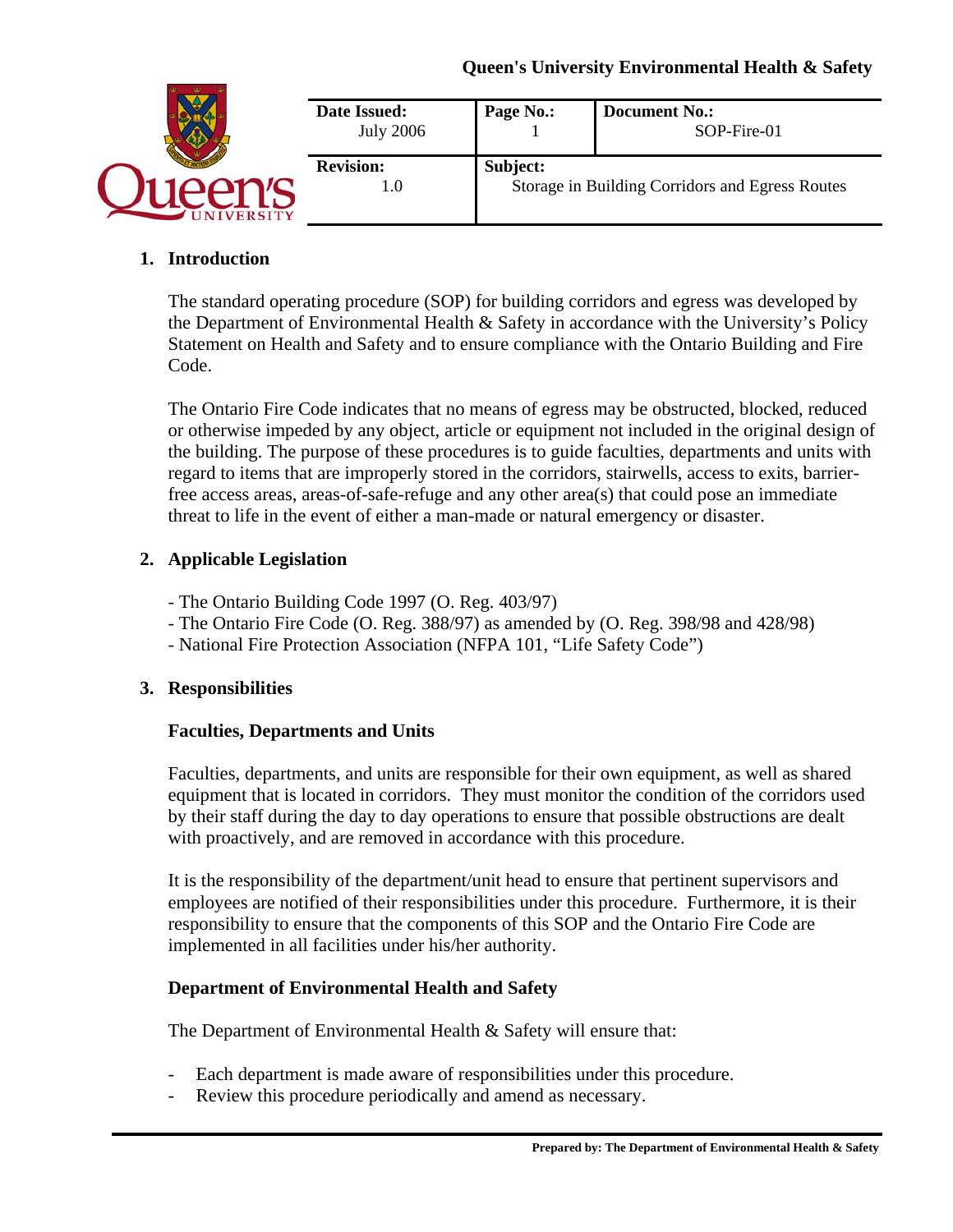# **Queen's University Environmental Health & Safety**

|                | Date Issued:<br><b>July 2006</b> | Page No.:                                                   | <b>Document No.:</b><br>SOP-Fire-01 |
|----------------|----------------------------------|-------------------------------------------------------------|-------------------------------------|
| <b>VERSITY</b> | <b>Revision:</b><br>1.0          | Subject:<br>Storage in Building Corridors and Egress Routes |                                     |

- Serve as a resource to departments which require assistance in complying with the SOPs.
- Conduct regular inspections to ensure that faculties, departments and units are complying with the requirements of the SOP and the Ontario Building and Fire Codes.

## **4. Obstruction of a means of egress**

The Ontario Building and Fire Codes require that every means of egress, which includes public or secondary corridors, fire exits, stairwells, landings aisles, fire escapes or other exits intended to be used during an emergency, shall be so maintained as to provide free and unobstructed exiting from all parts of the building at all times in case of an emergency. Therefore, no means of egress shall be blocked or obstructed with chairs, tables, equipment, storage, vending machines or other articles that would reduce the exiting width.

All exit doors must be usable without keys, access cards, or specialized knowledge. Magnetic locks and other locking security systems must release automatically upon activation of the buildings fire alarm system and must be reset manually from a secure location. Exit doors cannot be tied, chained, or otherwise secured in a closed position, in a manner that would not allow their immediate use during an emergency.

## **5. Hallways/Corridors**

No person shall place, store, or keep any materials of any kind in a hallway. The use of laboratory or office equipment in hallways is not permitted. Only drinking water fountains, fire suppression equipment, and other safety equipment (i.e.: emergency showers and eye-wash stations) can be installed in hallways.

Permanently attached lockers, bulletin boards, and display cabinets may be permitted in some locations, subject to the approval of the "Authority Having Jurisdiction" (Kingston Fire & Rescue) and the Department of Environmental Health & Safety.

Temporary placement of equipment, building materials, etc. in a corridor is generally allowed as long as a minimum of 42" of clearance in the corridor is maintained. If the corridor is located in a high traffic area, more clearance will be required.

If it is necessary to obstruct a corridor for more than 3 days, approval must be obtained from a building operations manager (or equivalent position). If the location or building does not have a building operations manger (or equivalent), then approval must be obtained from the Department of Environmental Health & Safety.